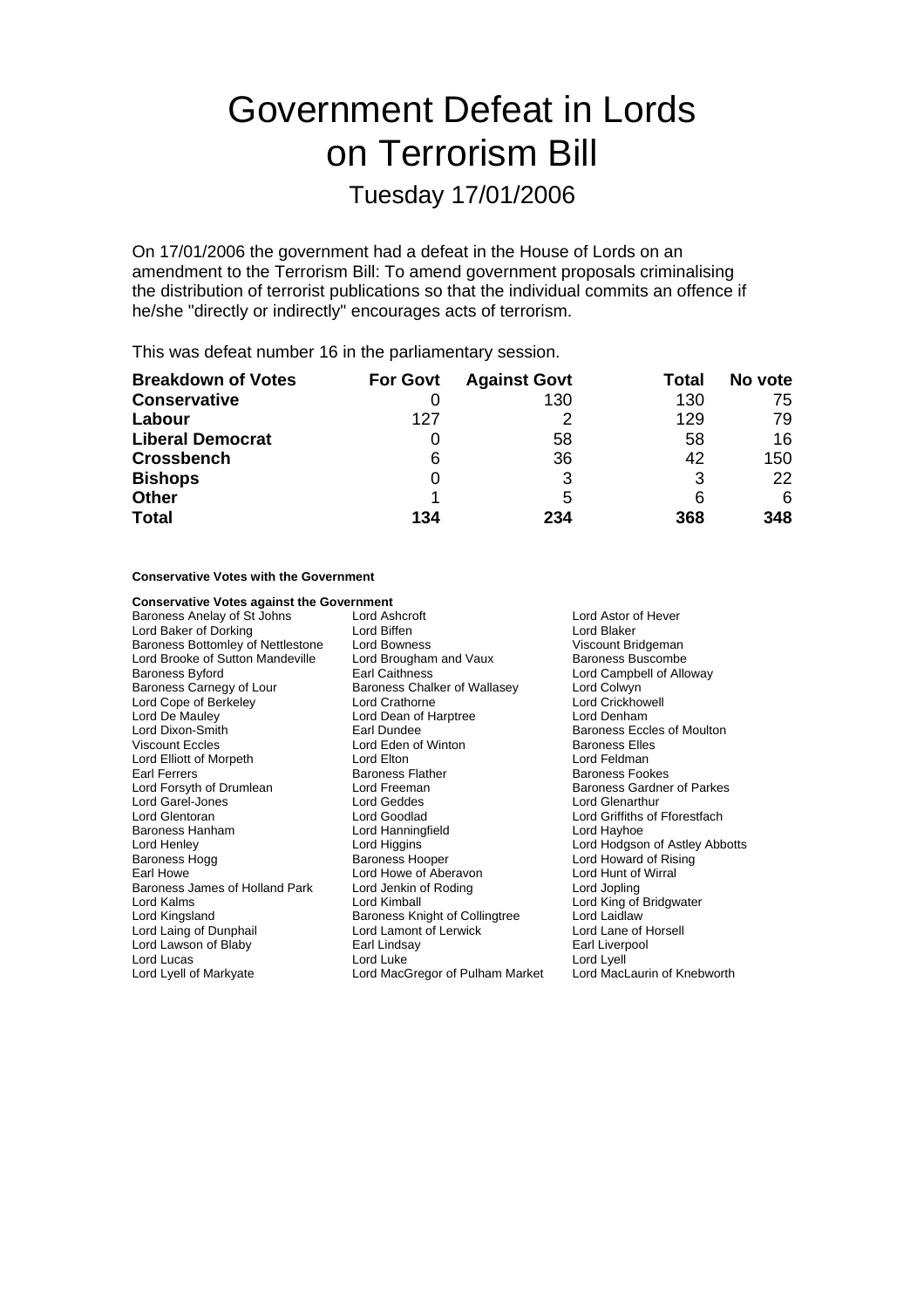Lord McColl of Dulwich Baroness Miller of Hendon<br>Lord Moore of Lower Marsh Baroness Morris of Bolton Lord Parkinson<br>
Baroness Platt of Writtle<br>
Baroness Platt of Writtle<br>
Lord Plumb Viscount Ullswater **Lord Vinson**<br>
Lord Wakeham **Lord Wateham**<br>
Lord Wakeham Lord Young of Graffham

#### **Labour Votes with the Government**

Lord Burlison Lord Campbell-Savours<br>
Lord Carter Chandos<br>
Viscount Chandos Baroness Gale **Baroness Gibson of Market Rasen**<br>Baroness Golding **Baroness Colding** Lord Goldsmith Baroness Goudie Baroness Gould of Potternewton<br>
Lord Grabiner<br>
Lord Grantchester Lord Kirkhill **Lord Lea of Crondall** Lord Maxton Baroness McIntosh of Hudnall<br>Lord Mitchell Lord Mitchell Lord Moonie Lord Sawyer **Baroness Scotland of Asthal**<br>
Viscount Simon **Baroness Scotland of Asthal** 

Lord Marlesford **Lord Mayhew of Twysden** Lord McAlpine of West Green<br>
Lord McColl of Dulwich **Baroness Miller of Hendon** Duke of Montrose Lord Moynihan **Lord Murton of Lindisfarne** Lord Newton of Lindisfarne Lord Newton of Lindisfarne Lord Newton of Braintees Correspondence Lord Newton of Braine Braintees Correspondence Lord Newton Correspondence Lord Newton Baroness Noakes **Earl Northbrook** Lord Northbrook **Earl Northesk Constant Carl Northesk Earl Northes**<br>
Lord Norton of Louth **Earl Northesk Baroness O'Cathain** Earl Onslow Lord Norton of Louth **Baroness O'Cathain** Earl Onslow Earl Onslow<br>
Lord Patkinson **Earl Pearl Onslow Earl Pearl Onslow Earl Pearl Pearl Pearl Pearl Pearl Pearl Pearl Pearl Pearl Pearl Pearl Pearl Pearl Pearl Pearl Pearl Pe** Baroness Platt of Writtle **Lord Plumb** Lord Plumb Lord Plummer of St Marylebone<br>
Lord Quinton Lord Plumb Baroness Rawlings Lord Reav Lord Quinton Baroness Rawlings Lord Reay **Lord Saatchi** Baroness Seccombe Earl Selborne **Community Community** Lord Selsdon **Baroness Sharples**<br>
Lord Shaw of Northstead **Baroness Shephard of Northwold** Lord Sheppard of Didgemere Lord Shaw of Northstead Baroness Shephard of Northwold<br>
Bar Shrewsbury Lord Skelmersdale Earl Shrewsbury **Lord Skelmersdale** Lord St John of Fawsley<br>
Lord Stewartby **Lord Taylor of Warwick** Lord Tebbit Lord Stewartby Lord Taylor of Warwick Lord Tebbit Baroness Trumpington Lord Tugendhat<br>
Lord Vinson Lord Waddington

Baroness Adams of Craigielea Lord Adonis<br>
Lord Anderson of Swansea Baroness Andrews<br>
Baroness Ashton Lord Anderson of Swansea Baroness Andrews Baroness Ashton of Upholland<br>
Lord Baroness Ashton Craigweil<br>
Lord Bassam of Brighton<br>
Lord Baroness Ashton Craigweil Lord Bilston **Baroness Blood** Lord Borrie<br>
Lord Bragg **Constant Lord Brooke of Alverthorpe** Lord Brookman Lord Bragg **Lord Brooke of Alverthorpe** Lord Brookman<br>
Lord Burlison **Lord Campbell-Savours** Lord Carter of Coles Lord Carter **Chandos**<br>
Lord Clark of Calton Lord Clarke of Hampstead **Baroness Clark of Calton**<br>
Lord Clark of Mindermere Lord Clarke of Hampstead Lord Clinton-Davis Lord Clark of Windermere **Lord Clarke of Hampstead** Lord Clinton-Davis<br>
Lord Corbett of Castle Vale **Baroness Crawley** Lord Cunningham on Lord Corbett of Castle Vale Baroness Crawley<br>
Baroness David Baroness Crawley Corp Lord Dixon<br>
Lord Dixon Lord Davies of Oldham Lord Dubs **Lord Elder** Lord Elder **Lord Evans of Parkside** Lord Evans of Temple Guiting Baroness Farrington of Ribbleton Lord Faulkner of Worcester<br>
Lord Foster of Bishop Auckland Lord Foulkes of Cumnock Lord Fyfe of Fairfield Lord Foster of Bishop Auckland Lord Foulkes of Cumnock Lord Fyfe of Cumnock Lord Fyfe of Baroness Gibson of Market Rasen Lord Gilbert Baroness Golding The Lord Goldsmith Cord Condon of Strathblane<br>Baroness Goudie The Baroness Gould of Potternewton Lord Gould of Brookwood Lord Grabiner Lord Grantchester Lord Griffiths of Burry Port Lord Harris of Haringey Lord Hart of Chilton **Lord Haskel Cord Haskel** Lord Haworth Lord Haworth Lord Haworth Lord Hogg of Lord Hogg of Baroness Hayman Baroness Henig Lord Hogg of Cumbernauld<br>
Lord Howarth of Newport Baroness Howells of St Davids Lord Howie of Troon Baroness Howells of St Davids Lord Hoyle Lord Hughes of Woodside Lord Hunt of Chesterton Lord Hunt of Kings Heath Lord Irvine of Lairg Baroness Jay of Paddington<br>
Lord Jones Cord King of West Bromwich Lord Kinnock<br>
Lord Jones Cord King of West Bromwich Lord Kinnock Lord King of West Bromwich Lord Kinnoc<br>Lord Lea of Crondall Lord Lipsey Lord Lofthouse of Pontefract Lord Macdonald of Tradeston Lord MacKenzie of Culkein<br>Lord Mackenzie of Framwellgate Lord Mason of Barnsley Baroness Massey of Darwen Lord Mackenzie of Framwellgate Lord Mason of Barnsley Baroness Massey of Da<br>Lord Maxton Baroness McIntosh of Hudnall Lord McKenzie of Luton Lord Mitchell<br>
Lord Moonie Cord Moonie baroness Morris of Aberavian Baroness Morris of Yardley<br>
Lord Morris of Aberavon Baroness Morris of Yardley Lord O'Neill of Clackmannan Lord Morris of Aberavon Baroness Morris of Yardley Lord O'Neill of Clackmannan Lord Pendry **Lord Plant of Highfield** Lord Puttnam<br>
Lord Radice **Constant Baroness Ramsay of Cartvale** Lord Randall of St Budeaux Baroness Ramsay of Cartvale Lord Rea Baroness Rendell of Babergh Lord Richard<br>Lord Rooker Lord Rosser Lord Rosser Baroness Ro Lord Rooker **Lord Rosser** Communication Corporation Corporation Corporation Corporation Corporation Corporation<br>
Lord Sawver **Baroness Scotland of Asthal** Corporation Corporation Corporation Corporation Corporation Corpora Viscount Simon **Viscount Simon** Lord Snith of Leigh Lord Snape<br>
Lord Soley **Communist Symons of Vernham Dean** Baroness Taylor of Bolton Baroness Symons of Vernham Dean

Lord Mowbray and Stourton<br>Lord Newton of Braintree Lord Windlesham

Lord Bernstein of Craigweil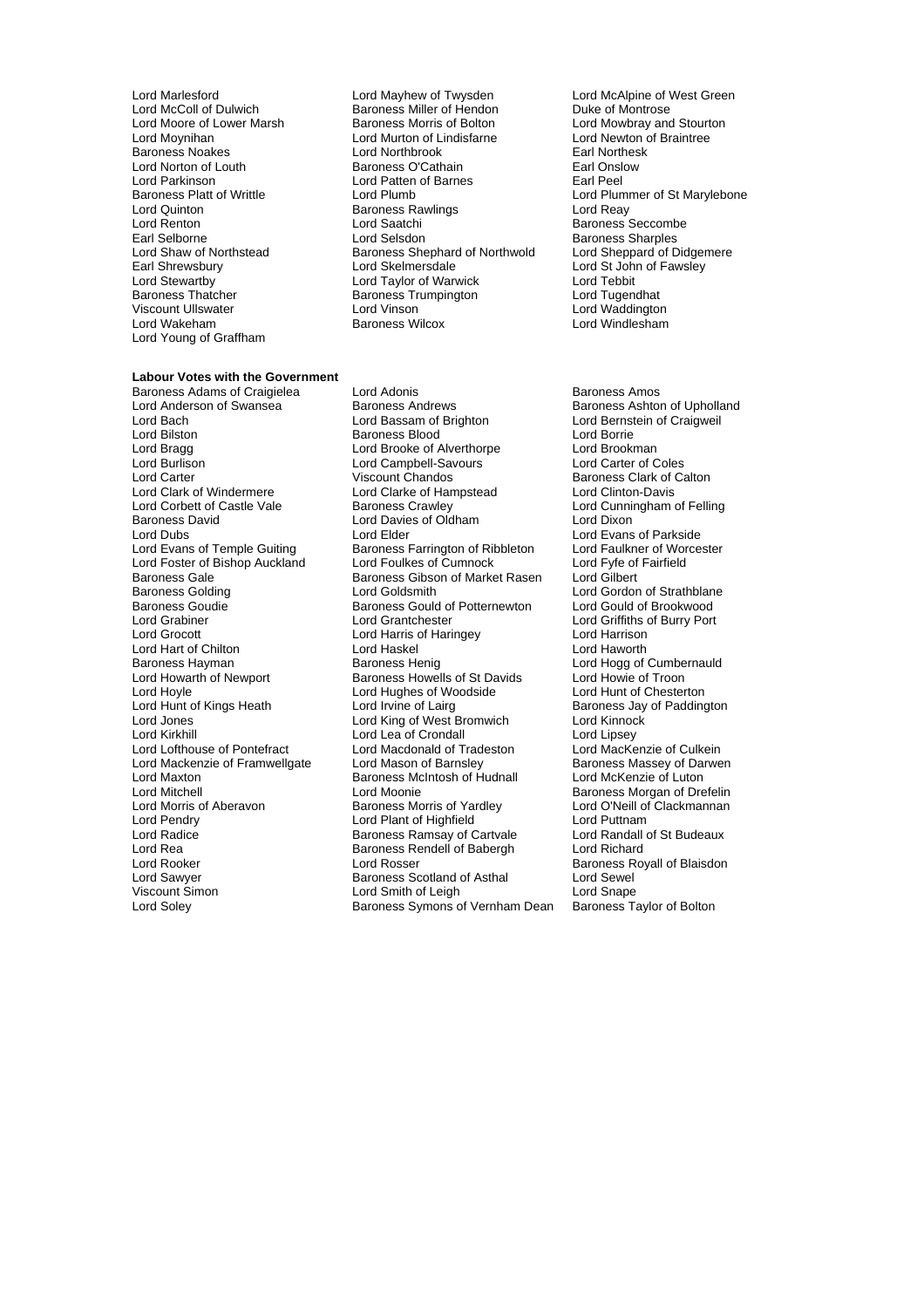Lord Taylor of Blackburn and Lord Temple-Morris and Baroness Thornton<br>
Lord Tomlinson and Lord Triesman and Lord Truscott Lord Tomlinson Lord Triesman Lord Truscott Lord Tunnicliffe Lord Turnberg Lord Turnberg<br>
Baroness Wall of New Barnet Lord Warner Lord Turnber Baroness Whitaker Baroness Wall of New Barnet Lord Warner<br>Lord Whitty Lord Winston Lord Young of Norwood Green

**Labour Votes against the Government** Baroness Kennedy of The Shaws

Lord Woolmer of Leeds

#### **Liberal Democrat Votes with the Government**

### **Liberal Democrat Votes against the Government**

Lord Chidgey **Lord Clement-Jones**<br>
Lord Dykes **Lord Clement-Lord Dykes**<br>
Viscount Falkland Baroness Linklater of Butterstone Lord Shutt of Greetland Baroness Williams of Crosby

Lord Addington **Lord Alderdice** Lord Alderdice Lord And Lord Avebury<br>Baroness Barker **Baroness Bonham-Carter of Yarnbury** Lord Bradshaw Baroness Barker Baroness Bonham-Carter of Yarnbury Lord Bradshaw<br>Lord Chidgey Lord Clement-Jones Lord Dholakia Lord Garden **Earl Glasgow** Earl Glasgow **Lord Goodhart**<br>
Lord Greaves **Communist Construction Communist Construction**<br>
Baroness Harri Baroness Hamwee<br>
Lord Jones of Cheltenham<br>
Lord Lester of Herne Hill Lord Holme of Cheltenham<br>
Lord Holme of Cheltenham Lord Lord Lord Lester of Herne Hill<br>
Baroness Linklater of Butterstone Lord Livsey of Talgarth Lord Mackie of Benshie Lord Maclennan of Rogart Baroness Maddock Earl Mar and Kellie Lord McNally **Lord McNally** Baroness Miller of Chilthorne Domer Baroness Neuberger<br>Lord Newby **Baroness Northover** Lord Oakeshott of Se Lord Razzall **Lord Redesdale** Lord Redesdale Lord Rennard<br>
Lord Roberts of Llandudno Lord Rodgers of Quarry Bank Lord Roper Lord Roberts of Llandudno Lord Rodgers of Quarry Bank Lord Roper<br>Lord Sandberg Lord Rangers Scott of Needham Market Baroness Sharp of Guildford Express Scott of Needham Market<br>
Lord Smith of Clifton<br>
Lord Steel of Aikwood Lord Taverne **Lord Thomas of Gresford** Baroness Thomas of Walliswood<br>
Lord Thomson of Monifieth Baroness Tonge **Baroness Tonge** Lord Thomson of Monifieth Baroness Tonge<br>
Lord Tord Tord Tope<br>
Lord Tord Tollar Lord Wallace of Saltaire Baroness Walmsley Lord Watson of Richmond

Baroness Falkner of Margravine Lord Oakeshott of Seagrove Bay Lord Vallance of Tummel

## **Crossbench Votes with the Government**<br>Baroness Boothrovd **Lord Boston of Faversham**

**Crossbench Votes against the Government**

Viscount Craigavon Lord Dahrendorf Baroness Darcy de Knayth Lord Haskins Baroness Howe of Idlicote Lord Hylton Lord Joffe **Communist Communist Communist Communist Communist Communist Communist Communist Communist Communist Communist Communist Communist Communist Communist Communist Communist Communist Communist Communist Communist** Lord Lloyd of Berwick Lord Maginnis of Drumglass<br>
Lord Maginnis of Drumglass<br>
Lord Moran Baroness O'Neill of Bengarve Lord Palmer<br>
Lord Rogan Cord Ramsbotham Lady Saltoun of Abernethy<br>
Lady Saltoun of Abernethy Land Earl Sandwich Lord Rogan **Lady Saltoun of Abernethy**<br>
Baroness Stern **Container Container Container Container** Viscount Tenby Lord Turner of Ecchinswell **Baroness Valentine** Lord Walpole<br>
Lord Williamson of Horton Lord Wilson of Tillyorn **Lord Wilson Bishop of Winchester** Lord Williamson of Horton

Lord Powell of Bayswater Lord Alton of Liverpool Lord Armstrong of Ilminster Cord Butler of Brockwell<br>
Bishop of Chester Collregency Lord Chorley Collregency Collregency Collregency Collregency Lord Chorley **Chester Lord Chester Colville Of Culross**<br>
Lord Dahrendorf **Charles Charles Charles Charles Charles Charles Charles Charles Charles Charles Charles Charles Charles Charles Charles Charles Charles Charles Char** Baroness Finlay of Llandaff Lord Monson Lord Moran Lord Northbourne

Baroness Boothroyd<br>
Lord Cameron of Lochbroom<br>
Lord Kerr of Kinlochard Lord Powell of Bayswater Lord Rees-Mogg

Viscount Tenby **Lord Thomas of Swynnerton**<br> **Baroness Valentine Lord Walpole** 

#### **Bishop Votes with the Government**

**Bishop Votes against the Government**<br>Bishop of Chester Bishop of Liverpool

Bishop of Winchester